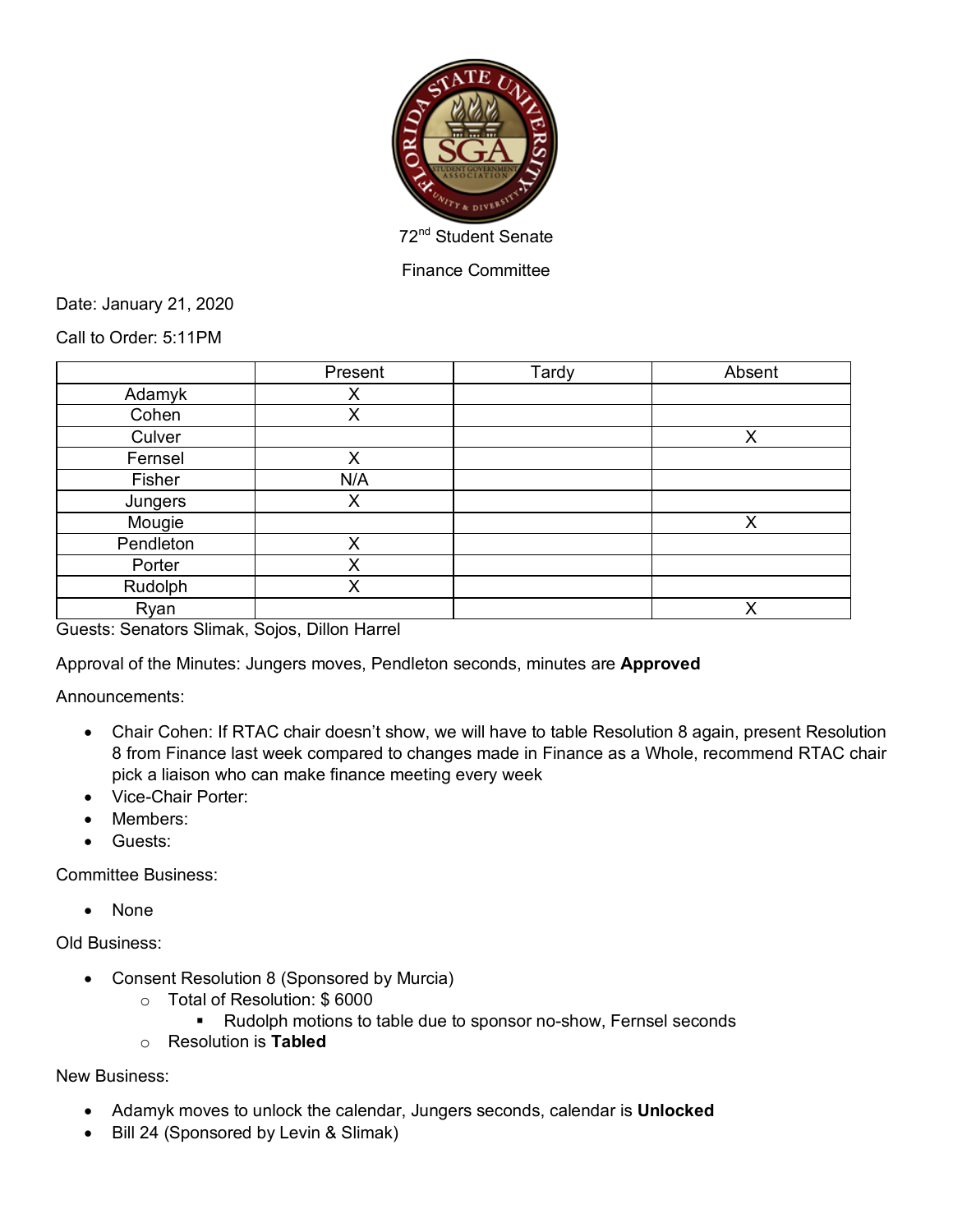- $\circ$  Mental health Council helps normalize conversations about mental health issues and creates a safe space where people feel comfortable opening up, Levin and I want to help provide support to students
- o Questions:
	- Adamyk: You guys are writing chapter 915, that doesn't exist, right?
	- A: Yes, 915 is a new chapter
	- Cohen: Why are only 3 E-board positions written in?
	- A: We felt these positions that had the most important tasks and needed the most definition, others can be built later
	- **•** Jungers: Will this group get funding now?
	- A: They will get funding when the next budget process takes place
	- Jungers: Don't the directors get paid?
	- § A: Starting next year, they will not
- o Roundtable:
	- § Jungers: If funding isn't available for a year and a half, I'm worried that the process will get tripped up
	- **Adamyk: I think that laying some road is better than no road at all, the future bureau** doesn't know exactly what all they need until they get started
	- Rudolph: How do we know how much support there is for this bureau before it starts?
	- Adamyk: If this group falters, we can always pull it from statutes
	- Jungers: Doesn't seem like there is a whole lot of organization behind this idea, only groundwork is by the two senators sponsoring, I wish the RSO was more successful that we could absorb
- o Adamyk moves to call the question, Pendleton seconds
- o Thank you for hearing this, this is close to my heart, and a lot of people are interested in this idea, once this first step is taken even more will get accomplished
- o Final vote:
	- Yes: Adamyk, Fernsel, Jungers, Pendleton, Porter, Rudolph
	- $\blacksquare$  No:
	- **•** Abstention:
- o Bill does **Pass**
- Consent Resolution 10 (Sponsored by Gnanam)
	- o Total of Resolution: \$8841
	- o Questions:
	- o Motion to Approve & Second: Jungers moves to forward resolution, Pendleton seconds, Porter objects, enter **Roundtable**
	- o Roundtable
		- Gnanam: JACT has already been significantly cut from their request
		- Porter: what's the breakdown of attendees to Freecon?
		- A: 60% FSU students
		- Cohen: Why not use Miller Hall for TPUSA event?
		- A: No other spaces on campus are big enough
		- **■** Jungers: What's the breakdown for TPUSA students?
		- A: Well over half of attendees will be FSU students
	- o Jungers calls question on TPUSA line item, Pendleton seconds
	- o Vote on TPUSA line item
		- **Yes: Fernsel, Jungers, Pendleton, Porter,**
		- No: Rudolph
		- Abstain:
	- o Line item does **Pass**
	- o Jungers calls question on JACT line item, Pendleton seconds